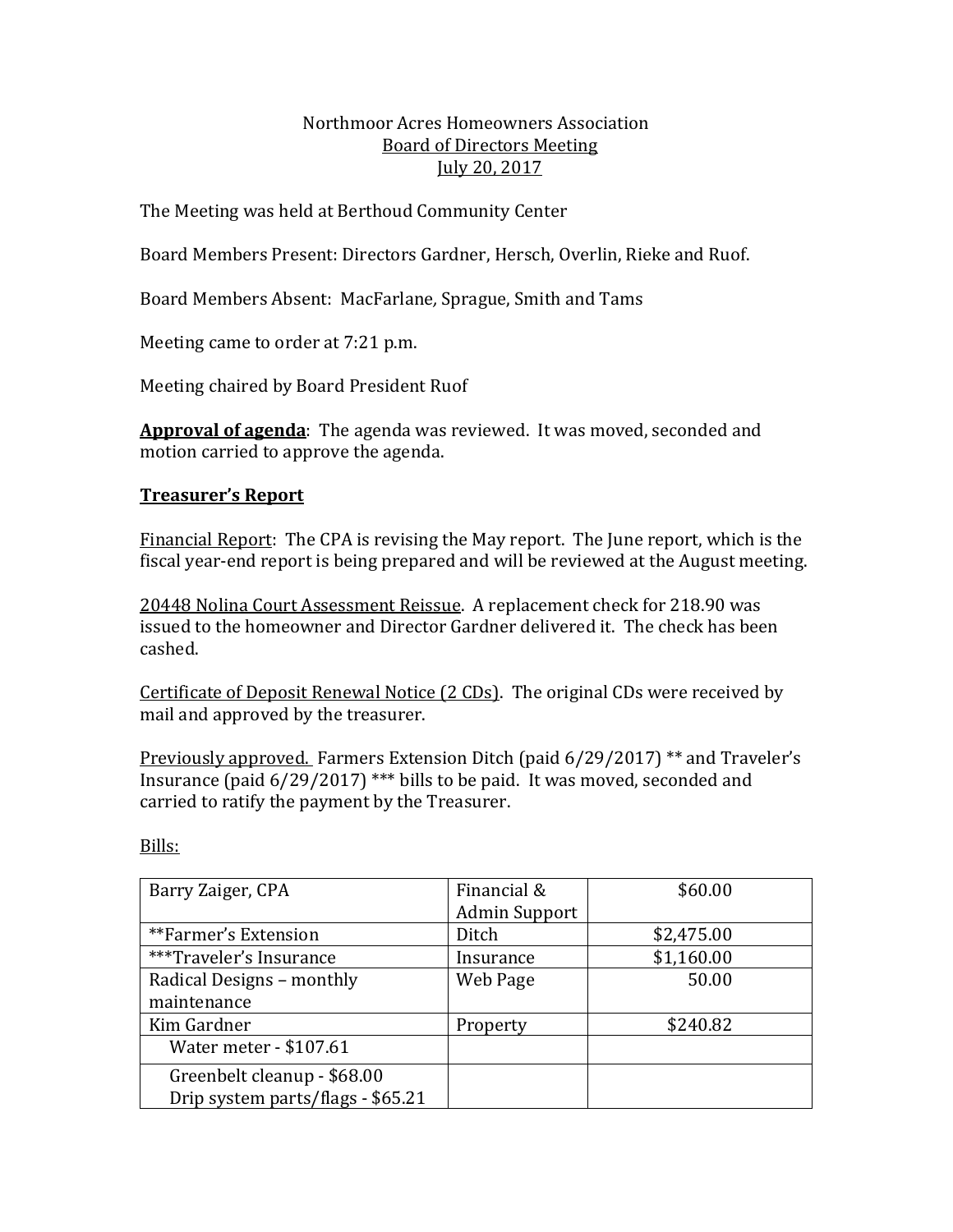| Shawn Rieke - stamps           | Postage              | \$9.80     |
|--------------------------------|----------------------|------------|
| Northern Colorado Field Mowing | Property             | \$1,800.00 |
| and Service - mowing greenbelt |                      |            |
| Mitch Cheek - water            | Property             | \$163.23   |
| Joanne Stroud - quarterly      | <b>ACC Secretary</b> | \$90.00    |
| Total                          |                      | \$6,048.85 |

It was moved, seconded and motion carried to pay the bills.

**Secretary's Report**. The minutes of the June meeting were sent by email to the Board for review. It was moved, seconded and motion carried to approve the June Minutes. They will be posted to the web site.

Safe Deposit Box Inventory. President Ruof and Director Hersch completed an inventory of the safe deposit box. The inventory was circulated to the Board.

20204 Cactus Drive Interest Calculation for judgments. The interest on the judgements through June 31, 2107 was calculated per homeowner request.

## **President/Vice President's Report**

Homeowner's Insurance. President Ruof completed update of insurance information and posted on website.

Letters/invoices. Drafted several letters, requested a homeowner invoice from CPA.

Homeowner Letters approved at June meeting and mailed

20336 Northmoor Drive. Letter sent June 21. 20204 Cactus Drive. Letter sent June 20.

Computer and Documents from Prior Webmaster. President Ruof will connect with Jim Russo, the prior bookkeeper to retrieve the computer and documents.

**Old Business** – Covenant Issues.

20064 Cactus Drive. A letter was sent with an invoice for the first fine of \$25.

20478 Nolina Court. Working with the ACC. Closed

20503 Cactus Drive. President Ruof had 3 phone conversations and sent a follow up letter to document Board decision that horses may not be kept in the south yard which has fencing that is not approved for livestock.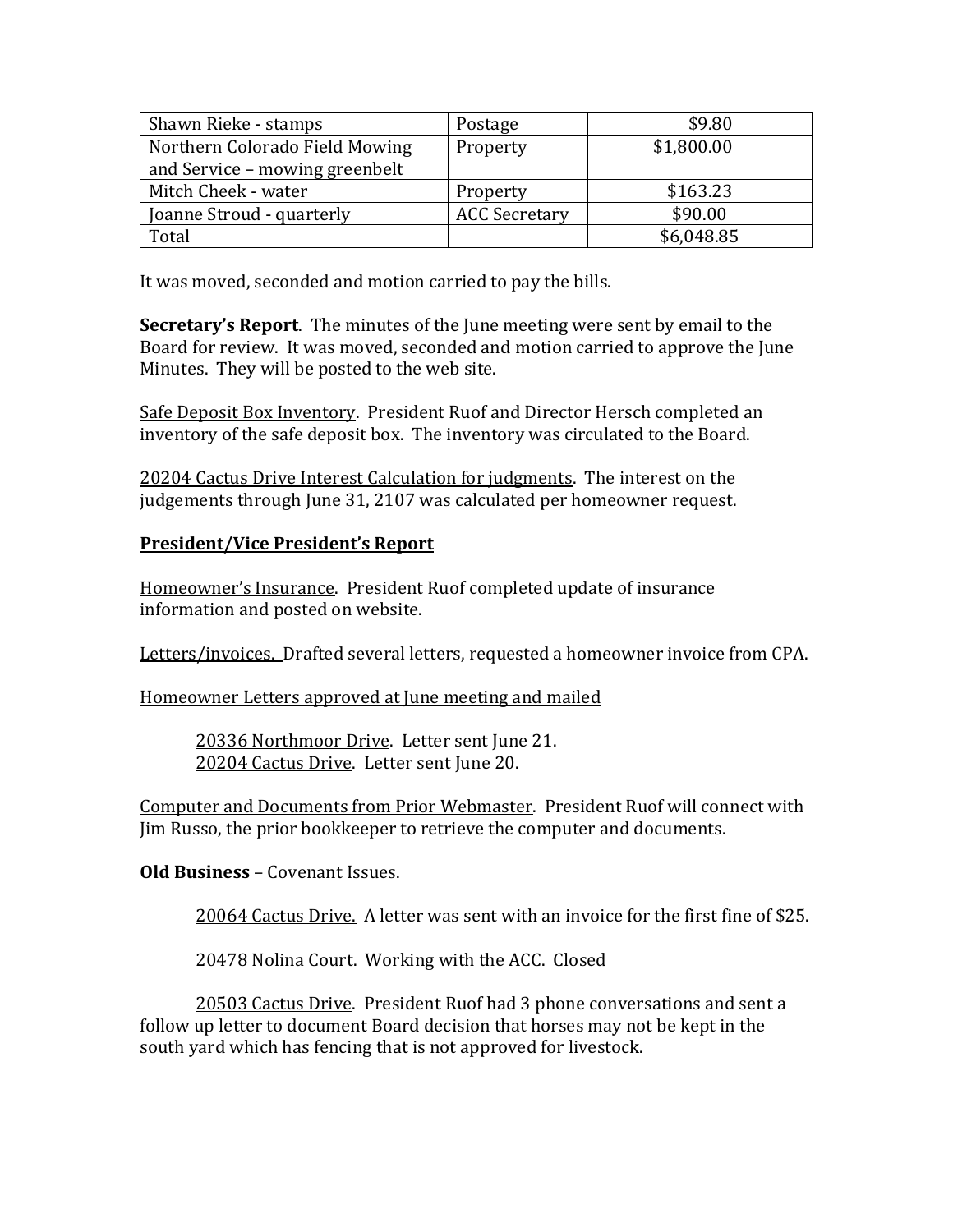20537 Northmoor Drive. The situation seems to be resolved. Closed.

## **New Business**:

Letter of Authority: Director Gardner spoke to the office of Supply and Ish requesting to review of records. He was told that he needed a letter of authority. The Board discussed and it was moved, seconded and approved to authorize Director Gardner and Director Rieke to review the Supply and Ish water records. President Ruof and Secretary Hersch will prepare letter to the ditch companies,

Newsletter: The Board reviewed the draft of the newsletter prepared by prior Director Deb Coulson. Comments and edits were made. It was moved, seconded and motion carried to approve the newsletter as edited.

#### Covenant Issues:

20336 Northmoor Drive. Horses are again being kept in the yard in unapproved fencing and there was no response to the last letter. The Board discussed sending a letter concerning both the east and south fencing. It was moved, seconded and motion carried to table this for a month as the property is for sale. 

20487 Northmoor Drive. There was discussion. Weeds are tall, current projects are incomplete. The ACC will be consulted. It was moved, seconded and motion carried to send a letter after consulting with the ACC.

20287 Northmoor Drive. It was reported that there was an unapproved structure on the property. There was discussion. Director Gardner and Overlin will review the property and report. It was moved, seconded and motion carried to send a letter if there is an unapproved structure.

**Executive Session.** The Board went into Executive Session to discuss attorney advice. After executive seesion, the Board resumed the normal Board session.

20204 Cactus Drive. It was moved, seconded and motion carried to send the response letter approved by Attorney Fickel.

20857 Northmoor Drive. It was reported that there is a large pile of leaves/grass/branches on the homeowner property that he said was there when he moved in. A director thinks the pile may be on Northmoor property. The Board will observe and discuss at the August Board meeting.

## **Committee Reports:**

Neighboor Committee. - Director Smith is not at the meeting. The report is tabled.